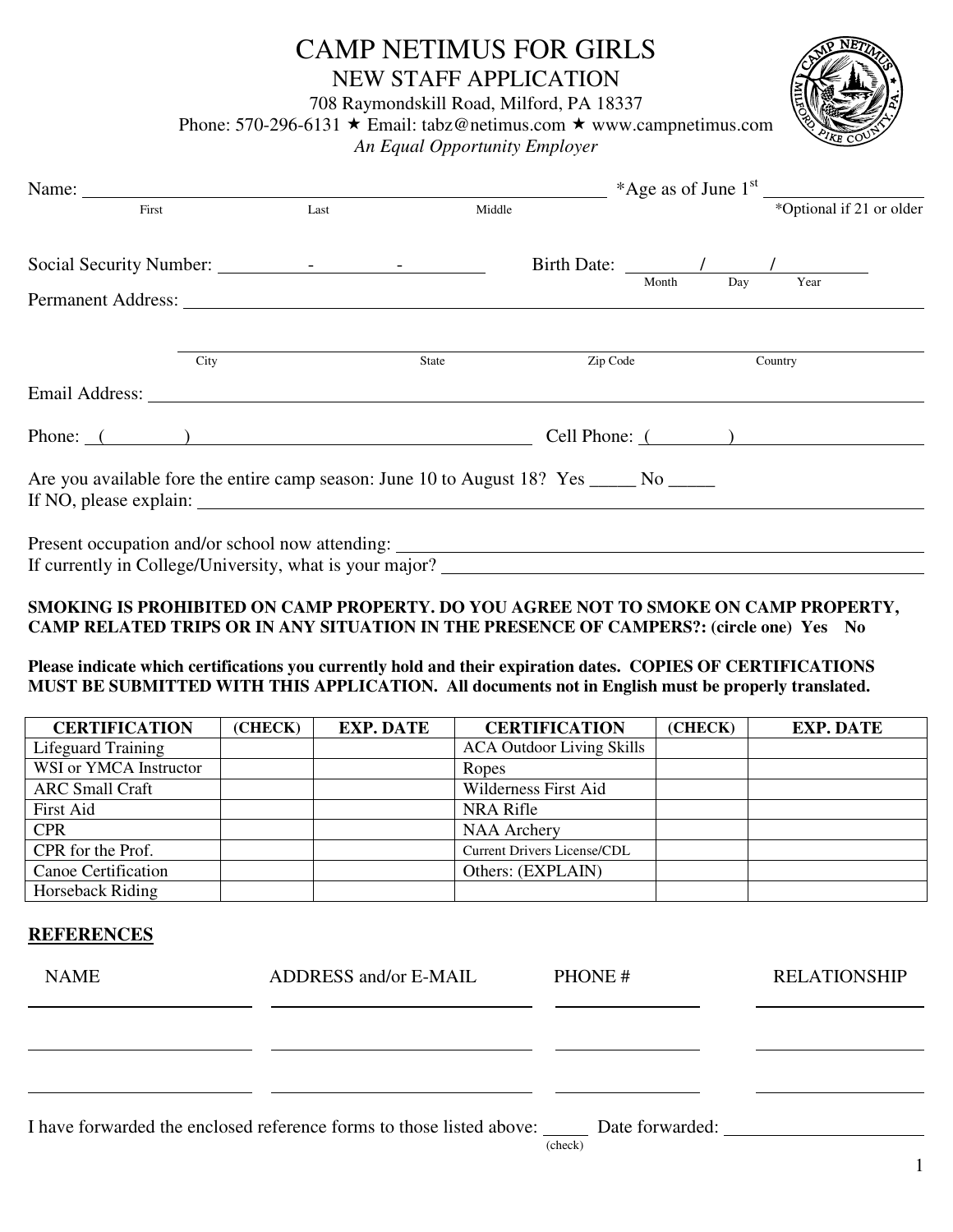### **PREVIOUS CAMP EXPERIENCE**

| Camp name     | Camp name     |
|---------------|---------------|
| Dates         | Dates         |
| Position held | Position held |

| Camp name     |  |
|---------------|--|
| Dates         |  |
| Position held |  |

#### **DEPARTMENT/ACTIVITY AREAS**

*Please mark the "Can Teach" box for activities you can organize, teach well, and have significant experience with; mark "Much Experience" for activities you can assist in teaching and have some experience with; and "Little Experience" for those activities you would consider a hobby. Please do NOT mark activities in which you have little to no experience. List any other skills you have that would be beneficial to our program under "Other Skills".* 

| <b>Activity</b>                | Can<br><b>Teach</b> | Much | Little | <b>Activity</b>               | Can<br><b>Teach</b> | Much | Little |
|--------------------------------|---------------------|------|--------|-------------------------------|---------------------|------|--------|
| *ADVENTURE & DISCOVERY*        |                     | Exp. | Exp.   | *PERFORMING ARTS*             |                     | Exp. | Exp.   |
| Camping & Hiking               |                     |      |        | Dance-Ballet                  |                     |      |        |
| <b>Mountain Biking</b>         |                     |      |        | Dance-Jazz                    |                     |      |        |
| <b>Outdoor Cooking</b>         |                     |      |        | Dance-Tap                     |                     |      |        |
| Ropes Course/Climbing Wall     |                     |      |        | Gymnastics                    |                     |      |        |
|                                |                     |      |        | Balance Beam                  |                     |      |        |
| *FINE ARTS & CRAFTS*           |                     |      |        | Floor                         |                     |      |        |
| General Arts & Crafts          |                     |      |        | <b>Uneven Bars</b>            |                     |      |        |
| Ceramics/Pottery               |                     |      |        | Cheerleading                  |                     |      |        |
| Jewelry - Beads/Metal          |                     |      |        | Musical Theater               |                     |      |        |
| Photography - Dark Room        |                     |      |        | Voice Instruction             |                     |      |        |
| Photography - Digital          |                     |      |        | Theater                       |                     |      |        |
| Sewing/Fashion Design          |                     |      |        |                               |                     |      |        |
| Silkscreen/Fabric Painting     |                     |      |        | *LANDSPORTS*                  |                     |      |        |
| <b>Stained Glass</b>           |                     |      |        | Archery                       |                     |      |        |
| Woodworking                    |                     |      |        | <b>Basketball</b>             |                     |      |        |
|                                |                     |      |        | Field Hockey                  |                     |      |        |
| *HORSEBACK RIDING*             |                     |      |        | Golf                          |                     |      |        |
| English Style ONLY             |                     |      |        | Lacrosse                      |                     |      |        |
| <b>Stable Management</b>       |                     |      |        | Riflery                       |                     |      |        |
|                                |                     |      |        | Soccer                        |                     |      |        |
| *WATERFRONT*                   |                     |      |        | Softball                      |                     |      |        |
| Canoeing                       |                     |      |        | Tennis                        |                     |      |        |
| Kayaking                       |                     |      |        | Volleyball                    |                     |      |        |
| Sailing                        |                     |      |        |                               |                     |      |        |
| Swimming                       |                     |      |        | *GREEN*                       |                     |      |        |
| Stand Up Paddle Boarding (SUP) |                     |      |        | Cooking                       |                     |      |        |
| Waterskiing                    |                     |      |        | <b>Small Farm Animal Care</b> |                     |      |        |

Other Skills:

**DEPARTMENT/ACTIVITY CHOICES:** (Choose from the listed departments. Departments are **bolded**.)

1<sup>st</sup> Department/Activity

2<sup>nd</sup> Department/Activity

3<sup>rd</sup> Department/Activity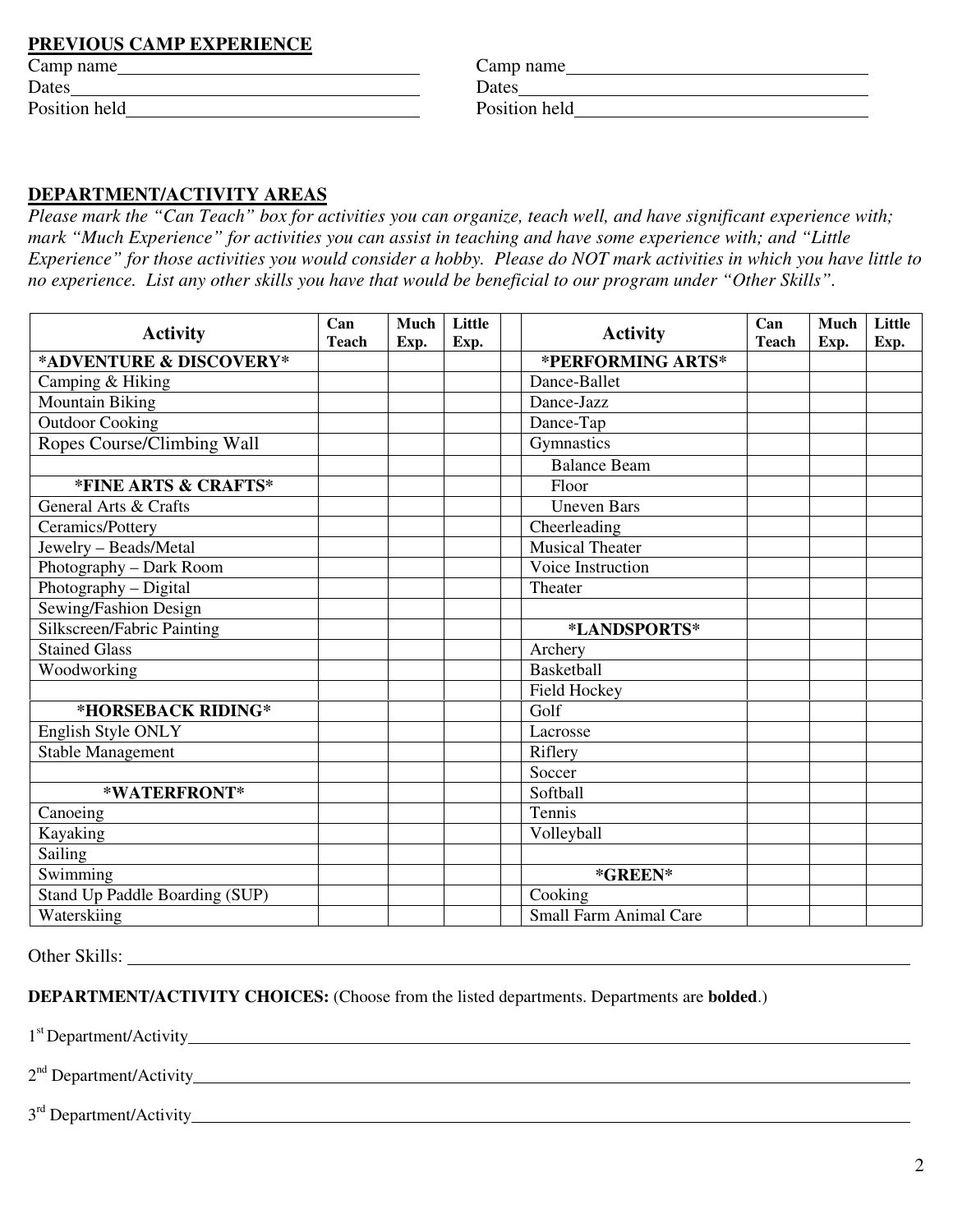## **PLEASE ANSWER THE FOLLOWING QUESTIONS ON A SEPARATE SHEET:**

- 1. What are your present and future goals?
- 2. How do you perceive yourself, your strengths, and weaknesses?
- 3. How do you feel others view you?
- 4. What leadership experience have you had?
- 5. What contributions A. can you make to camp, B. can camp make to children, C. can camp make for you?
- 6. Describe your experiences working with children ages 7-16.
- 7. Give details of your work history.
- 8. Do you currently engage in the use of illegal drugs or abuse alcohol?
- 9. Please explain your qualifications, experience and skill level in the activities you marked as "Can Teach" or have experience n, on page #2.
- 10. Do you have a criminal record or have you ever been arrested for child abuse/sexual assault? (Circle) Yes No If yes, please explain.
- 11. Have you ever been convicted of any crime relating in any manner to children and/or your conduct with them? (Circle) Yes No If yes, please explain.
- 12. Can you perform the essential functions of a camp employee with or without reasonable accommodation?

## **ADDITIONAL COMMENTS:**

## **COMPLETING THIS APPLICATION**

Any omissions or misstatements in response to the questions or information requested on this application may be grounds for rejection of the application or dismissal of the applicant following acceptance or commencement of employment.

Give, e-mail, or mail a reference form and a stamped envelope addressed to Camp Netimus to all the references listed in this application. It is imperative that 3 references be completed and received by us before your application for a position can be considered.

Accepted applicants will be required to sign an employment contract and conform to its terms and conditions and other camp policies and procedures.

## **STATEMENT OF GOALS AND OBJECTIVES**

Our goal at Camp Netimus is to provide a summer experience that will strengthen a child's ability to live in the world with a sense of self-worth, self-confidence, and a growing understanding of herself and others.

To achieve these goals we work together to:

- 1. Develop a positive attitude toward living together in a natural setting.
- 2. Develop a positive approach toward ourselves and the uniqueness of each individual.
- 3. Achieve mental and physical well being.
- 4. Develop an understanding of each other.
- 5. Explore the wonders of the world around us.
- 6. Have fun and appreciate the great gift and joy of camping.

As a counselor at Netimus your role will be demanding. Your rewards are mostly intangible - found in a job well done and in the growth and development you'll experience as an individual. Your signature below indicates that you are willing to give your best efforts, experience, abilities and a positive, hardworking attitude to help achieve those goals and objectives stated above.

By signing this application you are giving permission to Camp Netimus, Inc. to run a criminal background check and a check of the National Sex Offender Public Website.

SIGNATURE DATE

**Return this form to:** Tabitha Taber, 288 Nelson Road, Sugar Run, PA 18846 Email: tabz@netimus.com

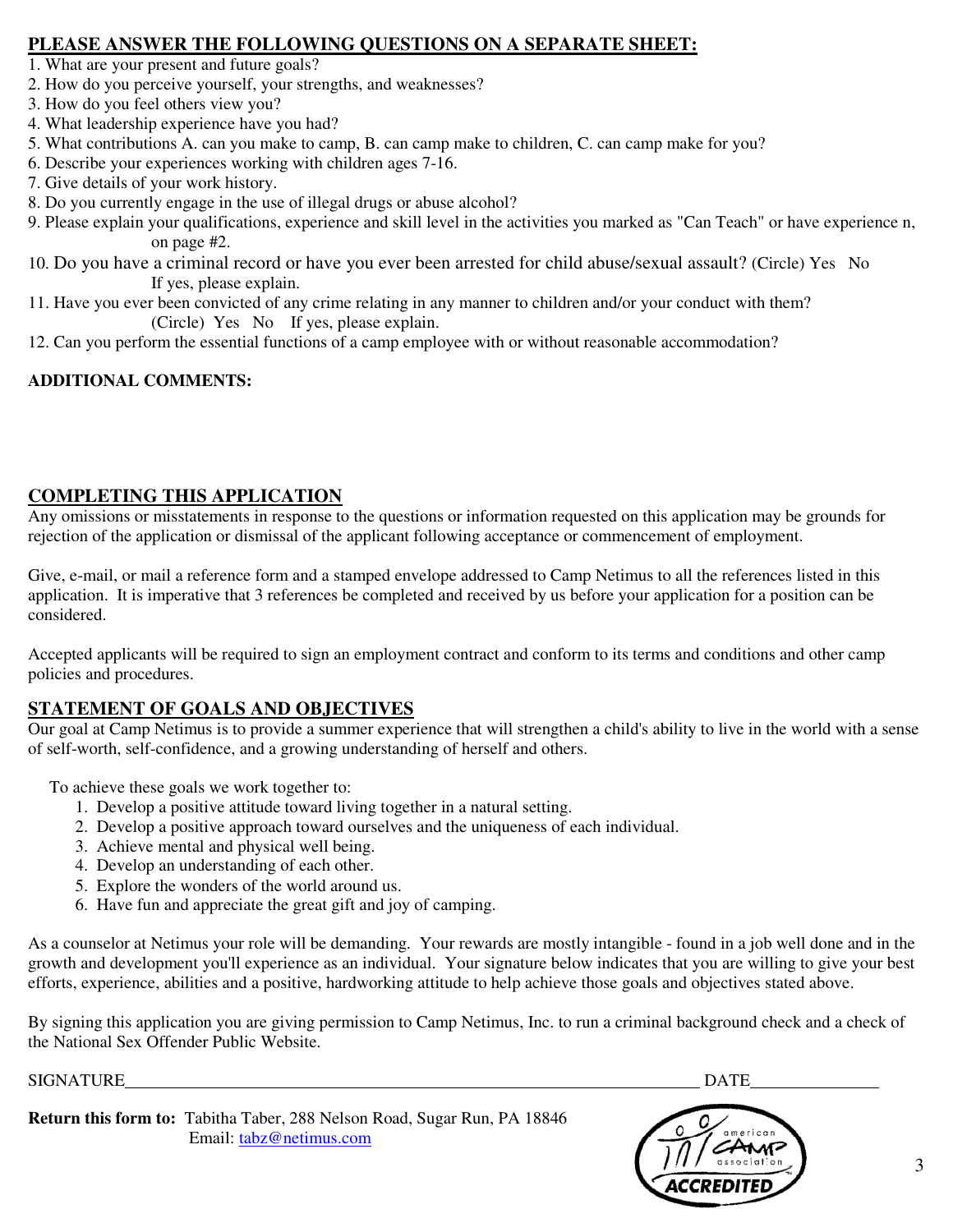# CAMP NETIMUS FOR GIRLS

708 Raymondskill Road, Milford, PA 18337 Phone: 570-296-6131  $\star$  Email: tabz@netimus.com  $\star$  www.campnetimus.com *An Equal Opportunity Employer* 



# **Counselor Reference Form**

 $\overline{a}$ 

 $\overline{a}$  $\overline{a}$ 

 $\overline{a}$ 

**APPLICANT: \_\_\_\_\_\_\_\_\_\_\_\_\_\_\_\_\_\_\_\_\_\_\_\_\_\_\_POSITION APPLIED FOR: \_\_\_\_\_\_\_\_\_\_\_\_\_\_\_\_\_\_\_\_\_\_\_\_\_\_\_\_\_\_** 

**To the applicant:** It is your responsibility to distribute **3 reference forms**. Reference forms may be emailed to: tabz@netimus.com or mailed to: Tabitha Taber, **288 Nelson Road, Sugar Run, PA 18846**

**To the reference:** The person whose name appears above has applied for a position at our private summer camp for girls. The job requires people who are hard working, energetic, team workers, and enjoy working with children. They must be adaptable to changing situations. Our staff members live in a multi-cultural, close community for a 9-week season. They live with another counselor and 8-9 girls in a cabin supervising and organizing the general routine and schedule for the day. They also teach a full day's schedule in a program area, supervise mealtimes and work in committees to plan and initiate evening activities and special all day events. If male, they have separate living quarters but are assistant cabin counselors. Your careful consideration of the questions would be greatly appreciated. A prompt response will assure the applicant of full consideration for this position. This form will be included in the applicant's confidential file. For further information or questions, contact Tabitha at 570-296-6131 or tabz@netimus.com. Thank you.

and the control of the control of the control of the control of the control of the control of the control of the

1. How long and in what capacity have you known the applicant?

2. Please describe his/her past performance in the area, which is familiar to you. We are particularly interested in ability to follow instructions, attitude, responsibility, ability to communicate, flexibility, motivation, ability to work as a team player, strengths and weaknesses.

3. Please describe the applicant's relation to peers and children.

4. If you were/are the parent of one of our campers, would you want this person to be her counselor and role model?